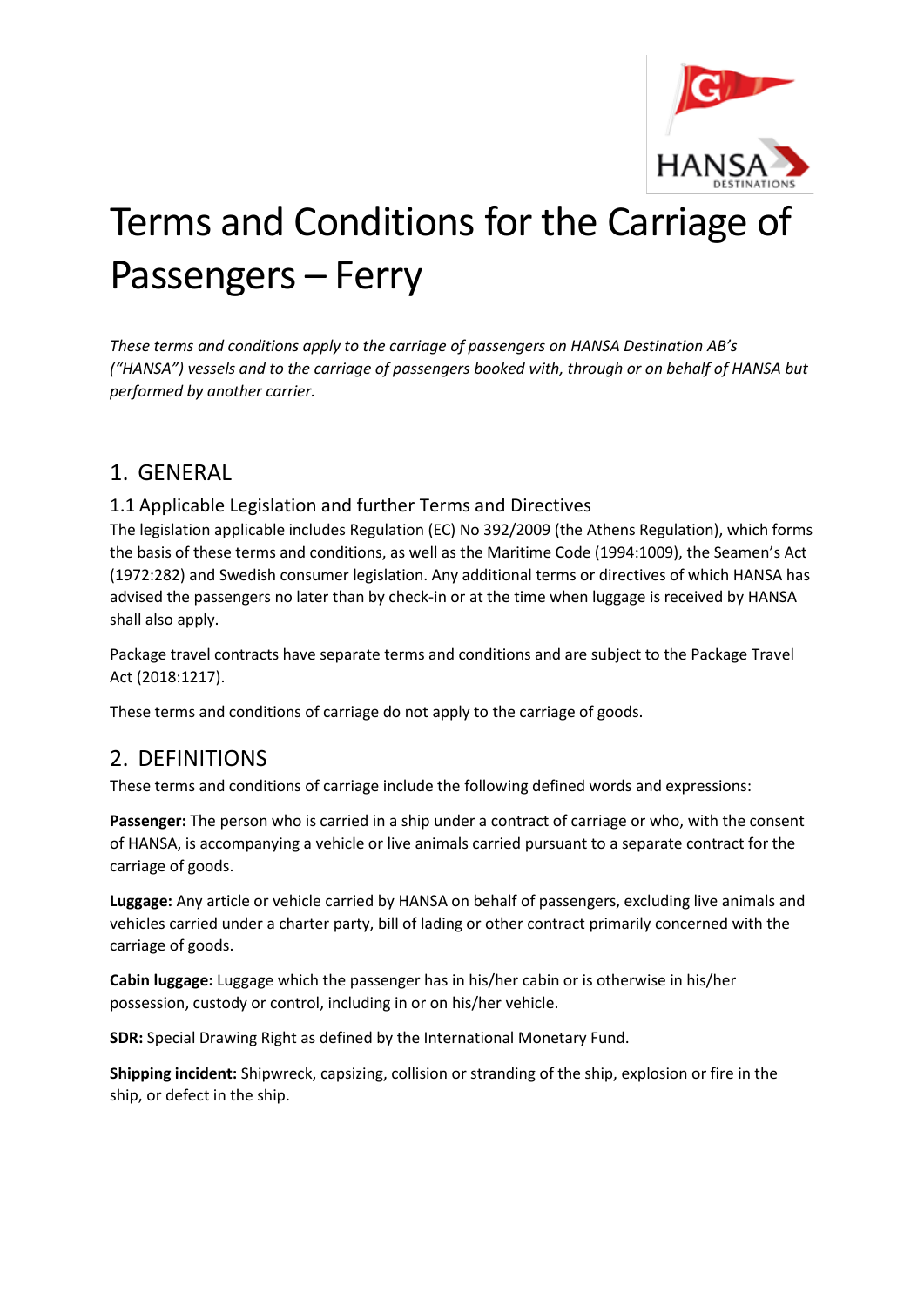## 3. BOOKINGS

- Bookings are made for a specified departure but not with a specified ship. HANSA has the right to perform the transportation with its own ship or any other suitable ship.
- If the contract of carriage is in respect of a named person that person may not transfer, to another person, its rights under the contract of carriage. Once a voyage has commenced, rights under the contract of carriage may not be transferred even if it is not a contract of carriage in respect of a named person.
- Reservations for passengers and vehicles must be made in advance. Neither a specified seat nor a seat with particular characteristics can be guaranteed in the absence of prior reservation.
- A binding contract is entered into between the passenger and HANSA when HANSA or its agent issues a booking confirmation, subject to payment of the booking being made within the stipulated time or, if no consideration is due, to either embarkation or check-in in the departure terminal.
- Passengers may bring a reasonable amount of luggage.
- If live animals are to accompany a passenger this must be notified at the time of booking and at the time of check-in. This applies even if the animal is to remain in a passenger vehicle throughout the journey.
- A valid ticket or booking confirmation must be furnished at the check-in in the departure terminal
- Additional conditions regarding booking are provided in HANSA booking conditions (see link).

## 4. PERIOD OF RESPONSIBILITY

HANSA's terminals are intended for short interim parking/waiting prior to driving on board/embarkation at the departure terminal and for exit/departure at the arrival terminal. HANSA's period of responsibility for passengers and luggage is limited to the period during which passenger and luggage is on-board or has been checked in in HANSA's terminal or has otherwise been received in HANSA's custody.

## 5. HANSA'S OBLIGATIONS

HANSA shall ensure that the ship is seaworthy, including that it is properly manned, supplied and equipped in order that passengers and luggage can be transported with due despatch safety to the destination. HANSA shall also otherwise pay due regard to the wellbeing of the passengers.

HANSA has compulsory insurance in respect of HANSA's liability towards passengers and others.

## 6. HANSA'S LIABILITY

### 6.1 General Rules

Pursuant to the Athens Regulation and the Maritime Code HANSA is, with certain exceptions, liable for loss suffered by passengers as a result of incidents during the period of responsibility or due to delay. The conditions under which HANSA is liable, as well as the allocation of the burden of proof, differs depending on cause of loss and nature of loss. Important general rules are as follows.

**6.1.1** HANSA is liable for loss suffered as a result of the death of or personal injury to a passenger caused by a shipping incident, the carrier shall be liable to the extent that such loss in respect of that passenger on each distinct occasion does not exceed 250 000 SDR, unless HANSA proves that the incident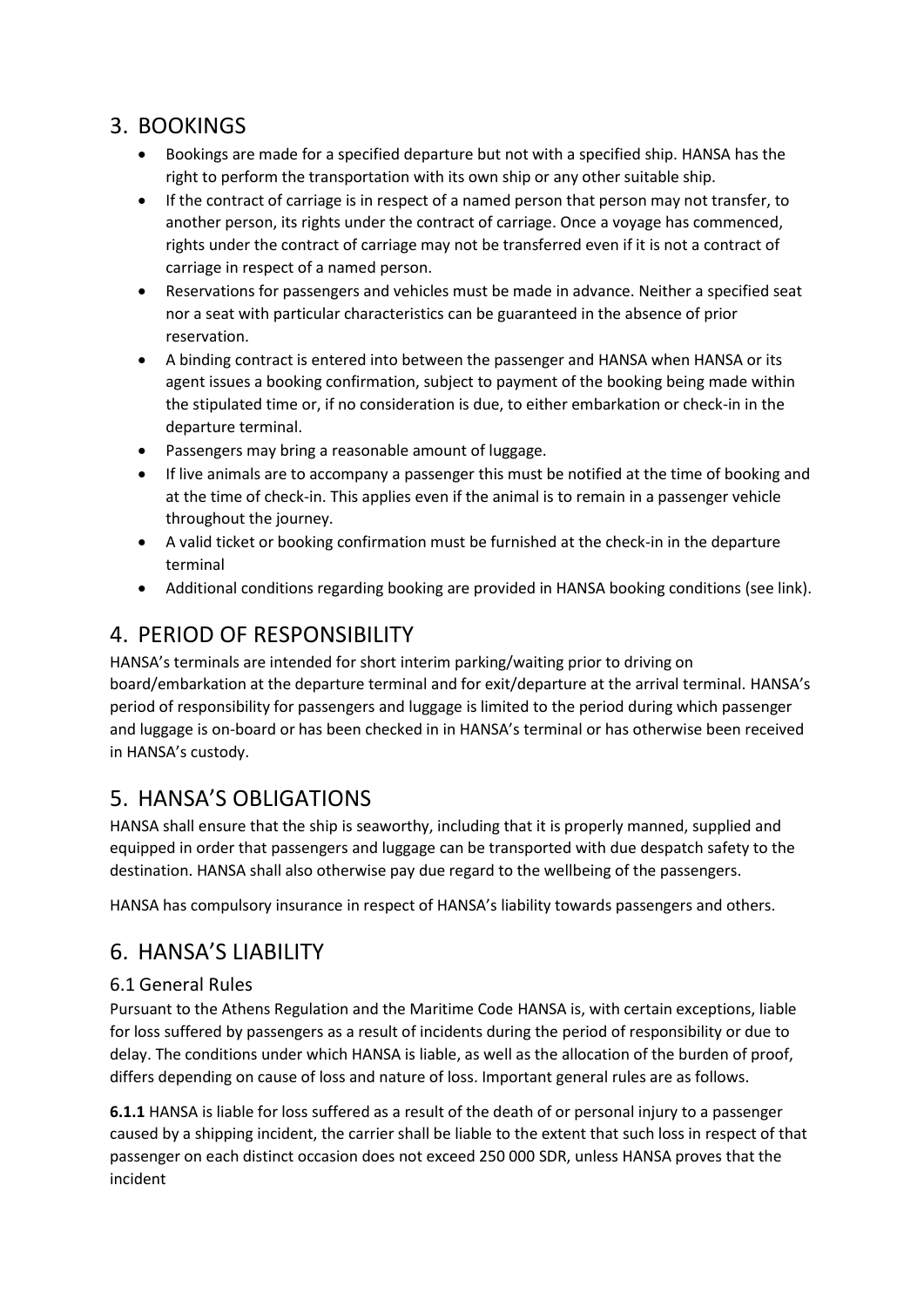- a) resulted from an act of war, hostilities, civil war, insurrection or a natural phenomenon of an exceptional, inevitable and irresistible character;
- b) was wholly caused by an act or omission done with the intent to cause the incident by a third party

If and to the extent that the loss exceeds the above limit, HANSA shall be further liable unless the carrier proves that the incident which caused the loss occurred without the fault or neglect of HANSA.

**6.1.2** For the loss suffered as a result of the death of or personal injury to a passenger not caused by a shipping incident, HANSA shall be liable if the incident which caused the loss was due to the fault or neglect of HANSA. The burden of proving fault or neglect shall lie with the claimant.

**6.1.3** For the loss suffered as a result of the loss of or damage to cabin luggage, HANSA shall be liable if the incident which caused the loss was due to the fault or neglect of HANSA. The fault or neglect of HANSA shall be presumed for loss caused by a shipping incident.

**6.1.4** For the loss suffered as a result of the loss of or damage to luggage other than cabin luggage, HANSA shall be liable unless HANSA proves that the incident which caused the loss occurred without the fault or neglect of HANSA.

#### 6.2 Reduced or exempted liability

HANSA's liability for loss suffered by passengers during the period of responsibility may in certain circumstances, in addition to what is set out in Clause 6.1, above, be reduced or wholly exempted.

#### **6.2.1 Passenger's negligence or contributory negligence**

HANSA will be wholly or partly exempt from liability if HANSA demonstrates that the loss was wholly or partly caused by the passenger's own negligence or contributory negligence.

#### **6.2.2 Limits of liability**

The following limits apply to HANSA's liability in damages:

- Personal injury and death: 400,000 SDR per passenger
- Delays: 4,150 SDR per passenger
- Cabin luggage: 2,250 SDR per passenger
- Valuables which have been deposited with HANSA for the agreed purpose of safe-keeping: 3,3575 SDR per passenger
- Vehicles including all luggage carried in or on the vehicle: 12,700 SDR per vehicle, per carriage
- Other luggage: 3,375 SDR per passenger

The limits of liability apply per voyage. The limits do not include compensable interest on damages and legal costs, even if the limits are thereby exceeded. In the event of gross negligence HANSA could lose its right to limit liability.

#### **6.2.3 Deductibles**

HANSA has the right to deduct the following sums, constituting deductibles, from proved loss or damage – in the case of damage to a vehicle 330 SDR, in the case of loss of or damage to other luggage 149 SDR and in respect of loss due to delay 20 SDR.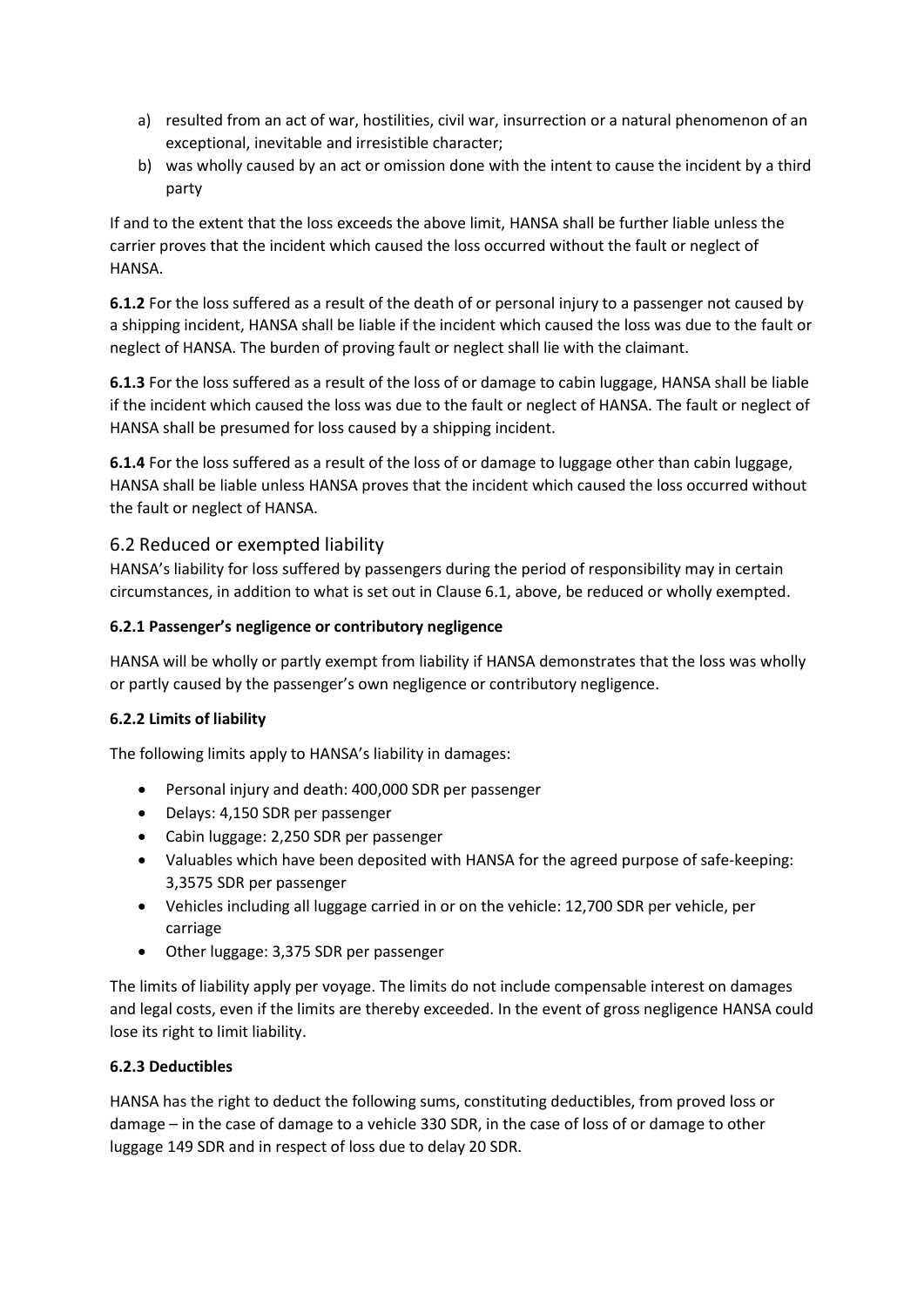#### **6.2.4 Global limitation of liability**

In the event of large casualties, the liability of the carrier could be limited by applicable provisions on global limitation.

#### **6.2.5 Valuables**

HANSA is liable in respect of monies, negotiable securities, works of art, or other valuables only when HANSA has received such property for the agreed purpose of safe-keeping, in which case liability shall be limited as set out in Clause 6.2.2.

#### **6.2.6 Live animals**

HANSA shall not be liable for loss of or damage to live animals which relate to the particular risks associated with transportation.

If, in the event of loss or damage, HANSA demonstrates that the loss or damage could be attributable to the type of risks referred to in the first paragraph and, if instructions have been provided in respect of the animal(s), that the persons for whom HANSA is responsible have followed such instructions, then HANSA will not be liable for the loss or damage unless the passenger demonstrates that the loss or damage is wholly or partly caused by the fault or neglect of HANSA or someone for whom HANSA is responsible.

#### **6.2.7 Delays**

In the event that the ship's departure from the place of commencement of the voyage is significantly delayed, the passenger has the right to terminate the contract of carriage.

## 7. NOTICE OF LOSS AND TIME-BAR

#### 7.1 Notice of Loss

The passenger shall give written notice to HANSA:

- a) in the case of apparent damage to luggage:
	- i. for cabin luggage, before or at the time of disembarkation of the passenger;
	- ii. for all other luggage, before or at the time of its re-delivery;
- b) in the case of damage to luggage which is not apparent, or loss of luggage, within fifteen days from the date of disembarkation or re-delivery or from the time when such re-delivery should have taken place.

If the passenger fails to comply with this clause, the passenger shall be presumed, unless the contrary is proved, to have received the luggage undamaged.

The notice in writing need not be given if the condition of the luggage has at the time of its receipt been the subject of joint survey or inspection.

#### 7.2 Time-Bar

Claims for damages shall be presented to HANSA within a reasonable time after damage or loss.

A passenger's claim will be time-barred unless proceedings are commenced before a competent court:

- a) for compensation for personal injury or delay
- within two years from the date of disembarkation or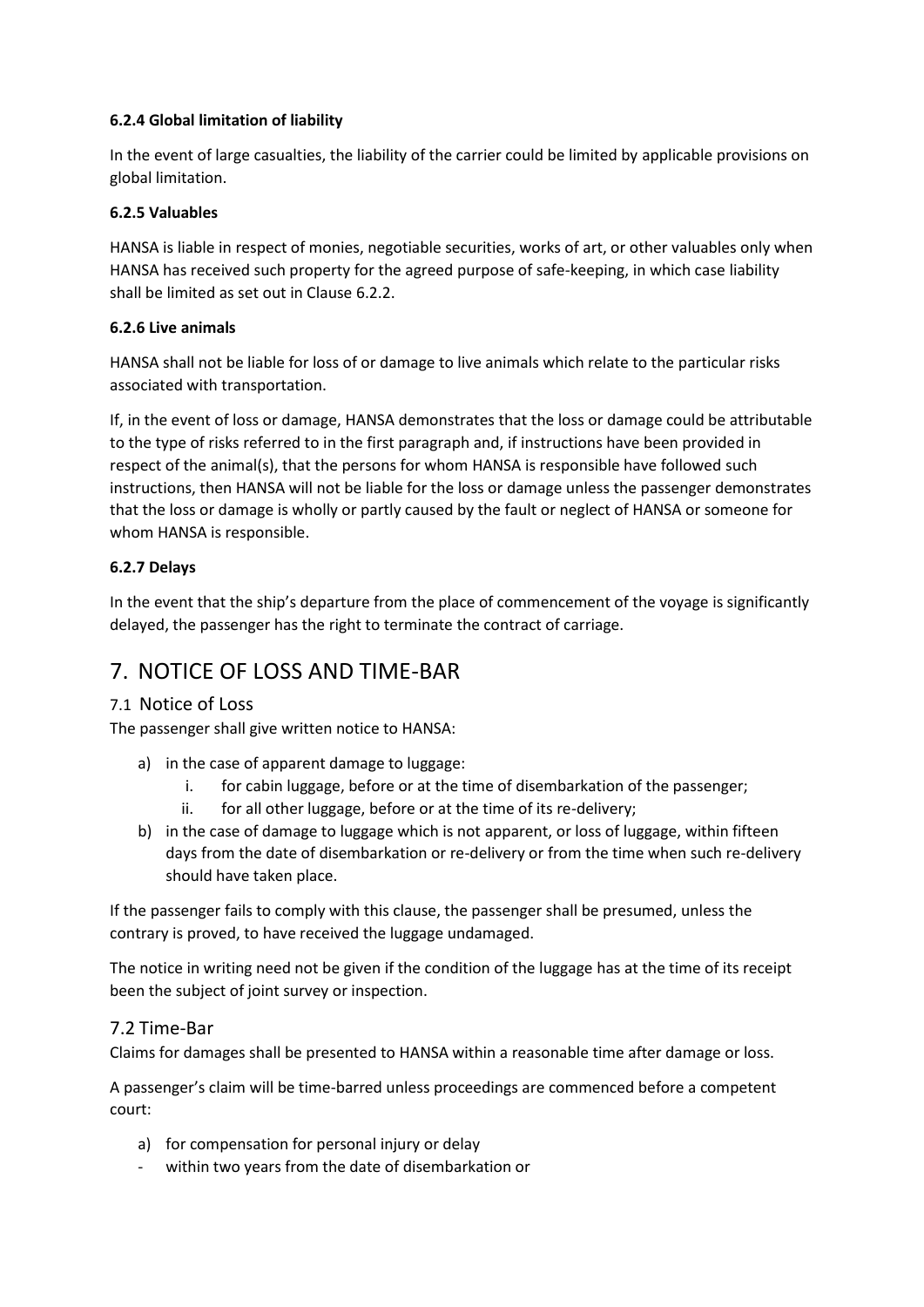- within two years from the date when the passenger should have disembarked, if the passenger has passed away during carriage, or
- within two years from the date of death but not later than three years from the date of disembarkation, if the passenger has passed away after disembarkation.
- b) for compensation for the loss, damage or delay to luggage in connection with carriage at sea
- within two years from the date of disembarkation or the day when disembarkation should have taken place, whichever is later

# 8. ORDER AND SAFETY REGULATIONS

The passenger is obliged to comply with regulations and directives concerning order and safety during the voyage. The provisions in sections 24, 53 and 55 of the Seamen's Act (1973:282) concerning investigation in connection with offences on board and coercive measures against crew members are also applicable in relation to passengers.

If luggage might result in danger or non-negligible inconvenience to a person or property, or if the luggage is fragile or requires particular care, the passenger must inform HANSA of this prior to the commencement of the voyage. Luggage with such characteristics shall, if possible, be properly marked as such before being brought on board. Passengers shall inform HANSA about accompanying animals at the time of check-in.

HANSA has the right to deny passengers to bring luggage which might result in danger or nonnegligible inconvenience to a person or property.

If luggage which is dangerous or could cause inconvenience has been brought on board without HANSA's knowledge of its characteristics. HANSA has the right to take reasonable measures, including to remove ashore, render innocuous or destroy the luggage, without any liability to pay compensation for the loss. The same shall apply if luggage, which has been brought on board with HANSA's knowledge of its characteristics, proves to pose a danger to or cause inconvenience to a person or property.

## 9. LIABILITY OF PASENGERS

Passengers who fail to comply with applicable regulations or who negligently case damage to the ship or other property belonging to HANSA, or who cause HANSA to become liable in damages, shall be liable for costs, damages and losses thereby incurred by HANSA.

## 10. DISPUTES

Disputes concerning carriage pursuant to the terms and conditions which have not been resolved between the parties may be referred to the Swedish courts.

Another alternative, which requires agreement between the passenger and HANSA, is to use the EU's online platform (ODR – Online Dispute Resolution).

## 11. REFERENCES

- HANSA´s Terms and Conditions Ferry Bookings
- Regulation (EC) No 392/2009 on the liability of carriers of passengers by sea in the event of accidents
- Regulation (EU) No 1177/2010 concerning the rights of passengers when travelling by sea and inland waterway and amending Regulation (EC) No 2006/2004
- The Maritime Code (1994:1009)